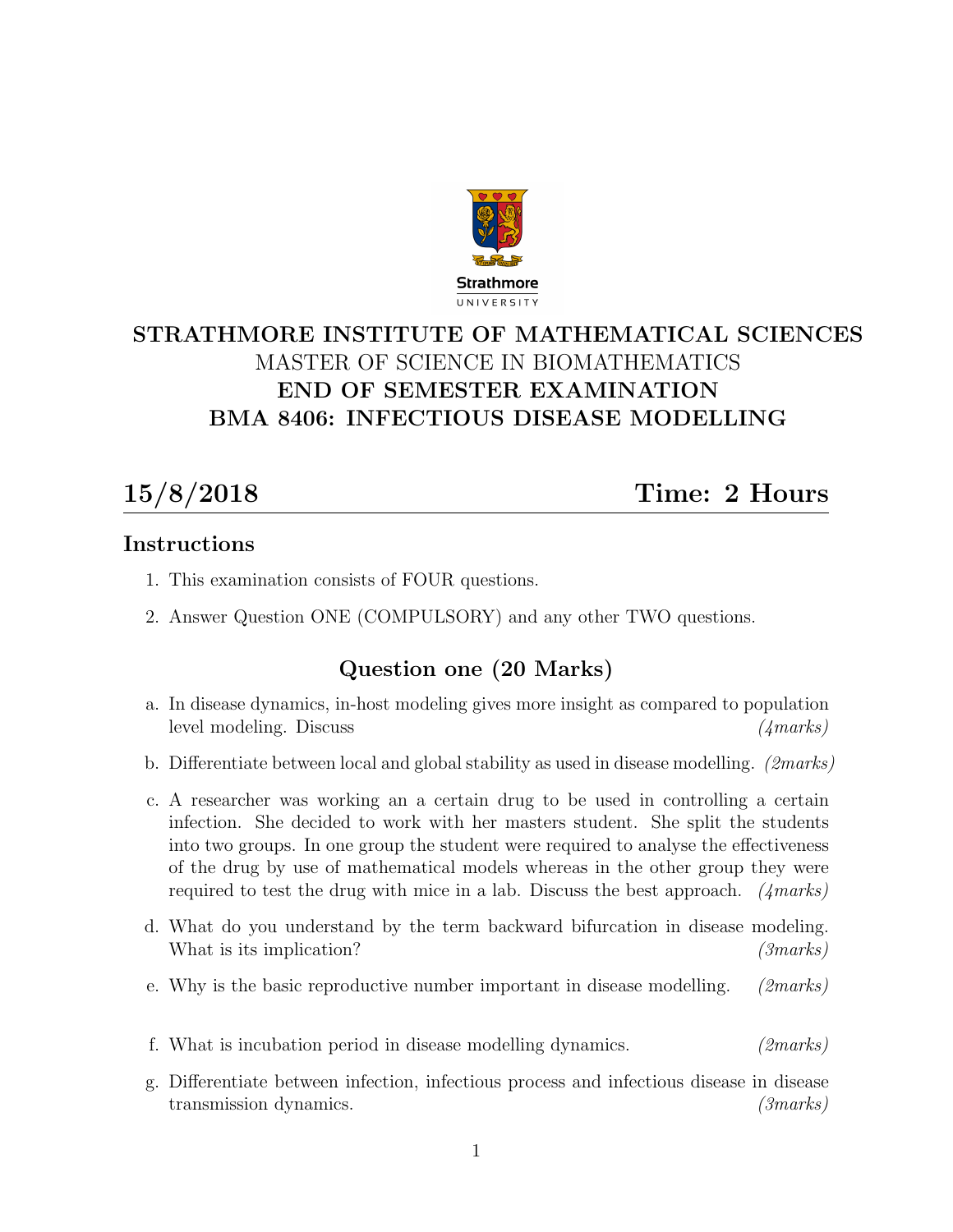#### Question Two (20 Marks)

- a. HIV is one of the main course of death in the sub-saharan Africa. When HIV virus gets to the body it targets the CD4<sup>+</sup>T-cells which are produced at a constant rate from the Thymus. In addition, when the body sense the onset of infection, it activates the CD8<sup>+</sup>T-cells so that they may kill the infected CD4<sup>+</sup>T-cells. The CD8<sup>+</sup>T-cells are recruited from the Thymus at a constant rate.
	- i. Describe the variables and parameters in the model and comment on the biological mean- ing of each term in the equations. (Transferred mean-
	- ii. Formulate an in-vivo mathematical model to describe the dynamics of HIV. (6marks)
	- iii. Find the basic Reproductive number using the next generation matrix, interpret it and give a description on what interventions could be used to reduce the infection. (*Tmarks*)

## Question Three (20 Marks)

a. The schematic diagram below represents the dynamics of EBOLA. Use it to answer the questions that follow.



Figure 1: A compartmental representation of the Ebola Dynamics.

- i. State some of the assumptions for the model. (3marks)
- ii. Write the non-linear ordinary differential equations governing the dynamics of Ebola transmission. (3marks) (3marks)
- iii. Describe the variables and parameters in the model and comment on the biological meaningful of each term in the equations. (The same of  $(marks)$ )
- iv. Show that the model is biologically meaningful and mathematically well posed. (7marks)